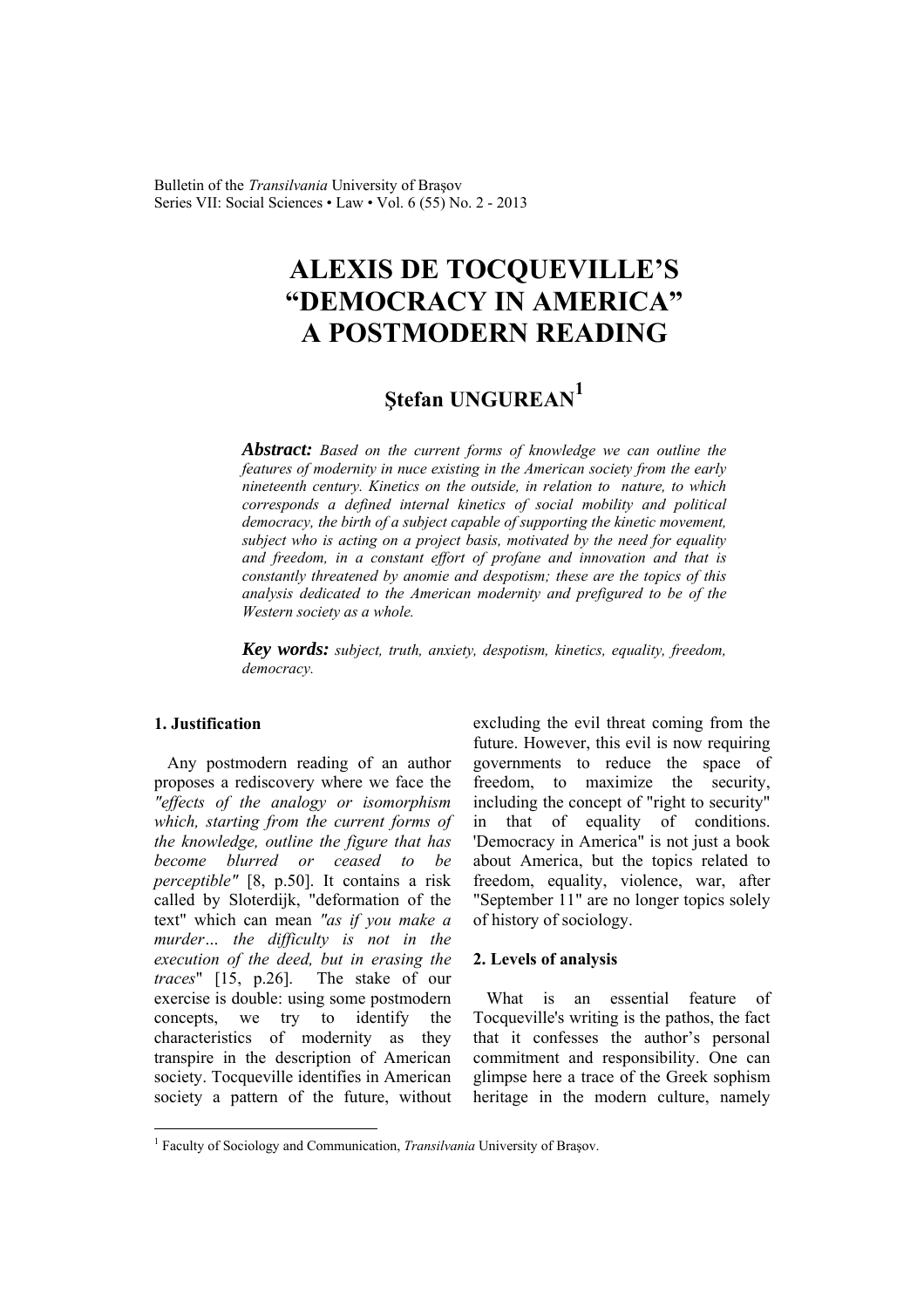when one thing is said by a person, it remains forever linked to what was said. We cannot speak that Tocqueville makes a minimum effort to temper his emotions: you can not relate to the writing without meeting the author. Tocqueville's speech expresses the spirit of the Enlightenment, the one defined by Kant as being the way out of the state of "juvenile" and acquiring the independence of the individual to use its own will and reason and thus to make their voices heard.

'Democracy in America" falls into the category of "grand narratives" that have the good habit to explain the past, the present and the future. And then, there is no reality which belongs to the world of life or the system's world and that is not addressed. Economy, law, justice, politics, war and military, the state organization on the one hand, mass media, civil society, family, literature, art, morals, subjectivity, on the other hand, plus the interconnections between the two worlds. In the good "Montesquieu" tradition, under which any construction of the "system's world" rests on a dominant sense belonging to the "life's world", Tocqueville pays attention to the human feelings, more precisely to "the soul", developing hypothesis of a sociology of emotions when saying that black slavery makes *"intelligence to come down to his soul*", when notes that after every revolution there is a closure of the "soul" and when understanding that the body is being hit by the despotic power and is made to get thus to the heart.

The "Grand narratives" have a good predictive power and this is due to the two types of circumstances. One condition comes from the government, the other one from knowledge. The advances in knowledge in the natural sciences occurred while streamlining the governance act and its needs so that the sociological analysis is considered valid only if, managing to

anticipate what will come is useful information for the government. When targeting at very general issues, these anticipations bear the imprint of what Popper called historical prophecies [13]. It is the case of the claim that the U.S. and Russia will be the nations that will require the future hegemony in the world, each activated by a distinct fundamental principle, democracy versus despotism, or judgment that anticipates Marx: "*if you give a man freedom, leaving him to live in misery and shame, doesn't it mean to give a reason for the future riot?*" [16, p.446]. Anticipations such as *"the state ends up by falling into anarchy or servitude"* [16, p.123], where the expansion of the judicial power does not correlate with the expansion of the elective power, are closer to what we might consider to be a *"scientific prediction"*.

The explanatory capacity of the "grand narratives" lays in the claim that it holds the secret of society functioning and should be able to identify the "core" from which things appear, that "*generator fact which would seem to be the source of each particular fact and (that nn) found continually before me, as a central point where all ended up to meeting my observations"* [16, p.41] and that would be equality of conditions and the desire of people being equal.

If we take the Sloterdijk 's idea that modernity is defined by kinetics, then it appears in the work of Tocqueville in four forms. A first form is the conquest of space, the movement westward, a permanent "deterritorialization" speaking in "Deleuze-Guattari" terms.

The second form of kinetics is of social type and is manifested as a social mobility. The two social phenomena which have a close interrelation constitute the birth of American society. Tocqueville manifests the belief that *"people always feel the consequences of their origin"* and that *"the*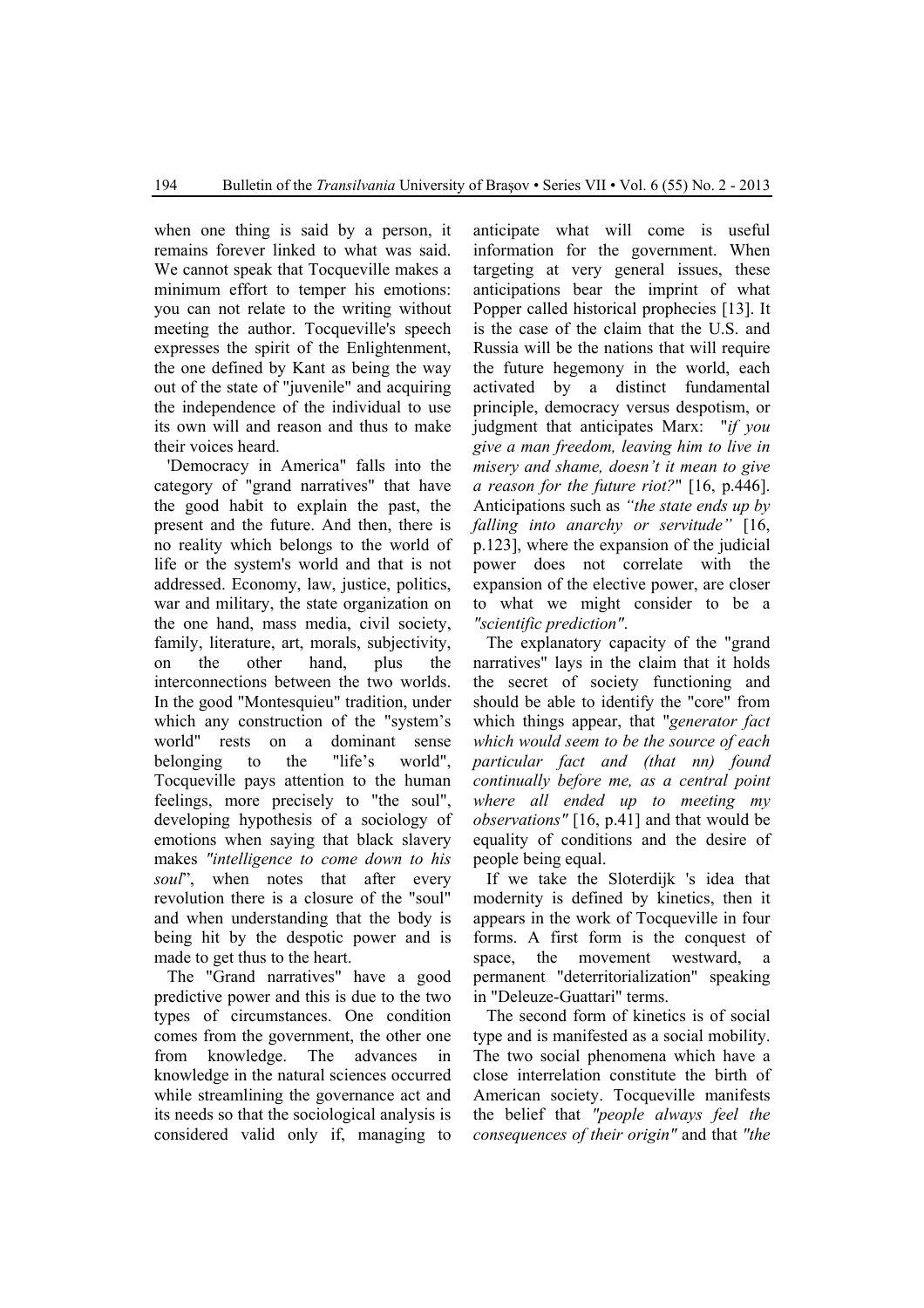*circumstances that accompanied the birth and contributed to their development influence the rest of their road"* [16, p.70]. The American culture would have originated, and we use the sloterdijkian concept, in an "initial irritation" [15, p.44]. However, the question of the origin influence on the future development (clearly belonging to the paradigm of cultural determinism) will be permanently amended by the French thinker through a functionalist perspective. The third form of kinetics concerns the political, administrative aspects, namely the administrative decentralization and the democracy issue, a form of government. Finally the kinetics is manifested in the form of the war between nations.

The kinetic movement to conquest the space has as a starting point in a certain mental equality, if we can call it so, namely the desire for freedom of the early settlers who put their security needs in brackets - they were torn, when embarking on the ships that took them to America, by the possibility of death - to start a new life. Consequently *"they could not distinguish among immigrants, as in the old European society, neither the winners, nor the losers: one can say, in general, when leaving the country, the migrants felt no superiority to each other"* [16, p.72]. The courage, and the fear, do not have a social distribution, a sign indicating a radical break with the European feudalism, where, *fear was the shameful and commune destiny of the ordinary people and also the reason for their enslavement"* [6, p.12]. The migration to the new continent records the democratization of this type of emotions, as a first basis of equality of individuals, where people of different social conditions discover that they feel the same.

Tocqueville distinguishes two types of settlers. One type contains *"a population of bold adventurers"* who want to get rid of the *"poverty under the parental roof"* [16,

p.385]. The other type covers the Puritan settlers who emigrated from spiritual needs, that of transposing a political idea in practice of the daily life, defined by democracy and republicanism, a "dream participation in history", as Walter Benjamin told. Emigration thus produces, a *"deformation"* not just, *"as changing the appearance of something, but also changing the place, moving it in elsewhere"* [15, p.27] by the rupture of an entire family and public relations and design of another social playwright marked by uncertainty, which teaches "sorting", and takes itself and what is considered a ballast, an exercise of "essentiality" that occurs during the life.

The pragmatism is the common platform of all migrants. They are all heirs of the Renaissance culture, where the question of soul immortality becomes secondary to the daily life, the social spirit prevails in relation to the religious one. Emigration was also a form of adventure, a movement of the self to break the daily routine, which then multiplied into the colonization of the West. The company built simultaneously on the same principle of mobility included the movement of self and its desire for fulfillment, phenomenon then generalized on a global scale and become defining for modernity: *"we move ourselves in a world which, at its turn, moves itself; then, that the world movements include and take hold of our own movements"* [14, p.19], a kinetic paraphrase of the Marxist theory. In the tocquevillian speech can be noted a characteristic of modernity as being the *"possibility of making a world in which things happen as they were designed, because it can be done what is intended, as there is the willingness to learn what cannot be done yet. It is the will power that allows you to do everything alone, the will that dictates the modern world steps"* [14, p.15]. The initial modernity would thus lean on these pillars: pragmatism,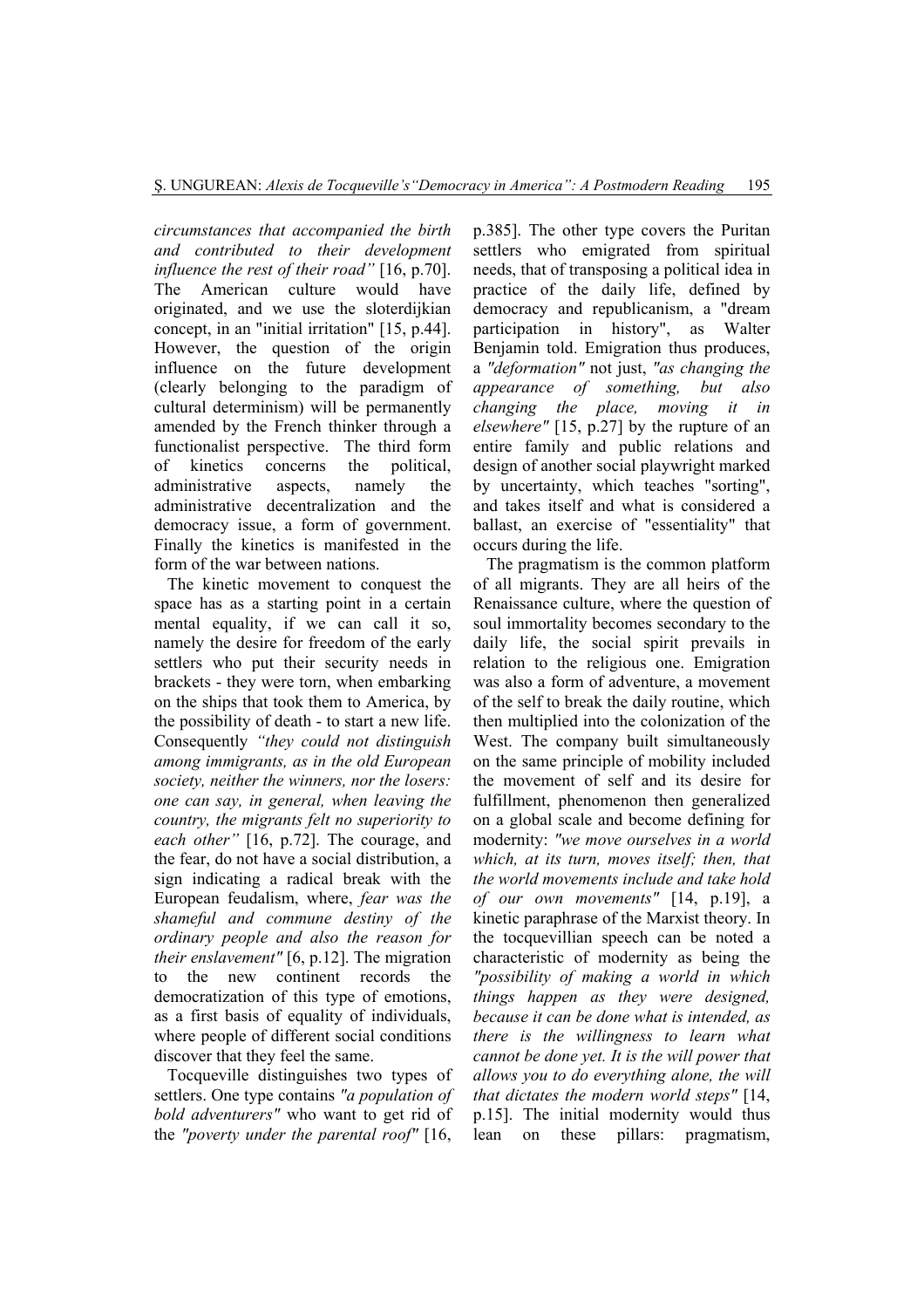knowledge, will of power and consciousness of death generating commitment to the life of this world in terms of life project.

The American Experience is produced by the continuous birth of the border, the place of freedom, (Deleuze and Guattari), and of the new, as well. The society opens outwards towards new geographies. As a manifestation of an exercise of desire seeking to be fulfilled, nothing looks worse than the loyalty expressed as love, *"to the place of birth"*, which could block the *"*deterritorialization". In short, we are talking, as the first meaning of the concept of subjectivity, about the birth of the subject *"as moral autonomy and selfrealization"* (Habermas) and the modern era standing above all *"under the sign of subjective freedom*" [11, p.93].

A second meaning of the notion of subjectivity is that Habermas surprises under the term of "homme" as the rational pursuit of its own interests. This is born in larger processes related to equality and, "*when the conditions become equal after a prolonged struggle between the various classes that formed the old society, the envy, the hatred and the contempt for your fellow man, the pride and the overconfidence in self, invades so to say, the human heart and stay there for a long time"* [17, p.13]. This leads to characterize the American society as one of the low power distance where both the leader and the led, both the rich and the poor, see each other closely and control each other. The short distance is synonymous with transparency, producing frustration (and hence the desire for change), a frustration caused by the lack of material goods and consumer limitations. When consuming only the American feels alive. The verb "to be" produced by experience modulates on the verb "to have" as reality of the possession. The voluptuousness of consumption is given by a sense of

equality, that there is someone else to consume something else, qualitatively superior. The man suffering from frustration does not enjoy himself. Life is a process, not a project, focused on a purpose. Starting from Lawrence and how the writer understands love, *"we have transformed the process into a purpose; the end of any process is not its continuance forever, but its fulfillment … The process must work towards its own fulfillment, not to who knows what horrible intensification, to who knows what dreadful limit where the soul and the body end up in destruction*" [4, p.9] , Deleuze and Guattari show how insertion of the "lack" of desire results in the production of ghosts and not reality. It is about the, *"subjected desire, which can only enjoy but its own submission"* [5, p.6]. Handling is based precisely on the ability to produce fantasies and to insert lack in the desire (Deleuze and Guattari), as we will configure below. If migration was the expression of "the desire that is subjected", the Western colonization means entering into a production machine based on "the subjected desire", a desirable machine that is embedded in the machinery of social reproduction.

Equality resulting from the human heart and it is "urging the weak to want to attract the powerful ones to their own level and compels people to prefer equality in servitude to inequality in freedom" [16, p.99]; people always prefer equality to freedom and this may be an explanation of the emergence after a hundred years of various forms of totalitarianism. Equality is achieved with one condition: for the social statuses not to be monopolized by the same persons or the same groups, to become available beyond the social criteria. Thus, equality is expressed as social mobility, where mobility is upward and downward, no one being sure of its own position. Therefore we are speaking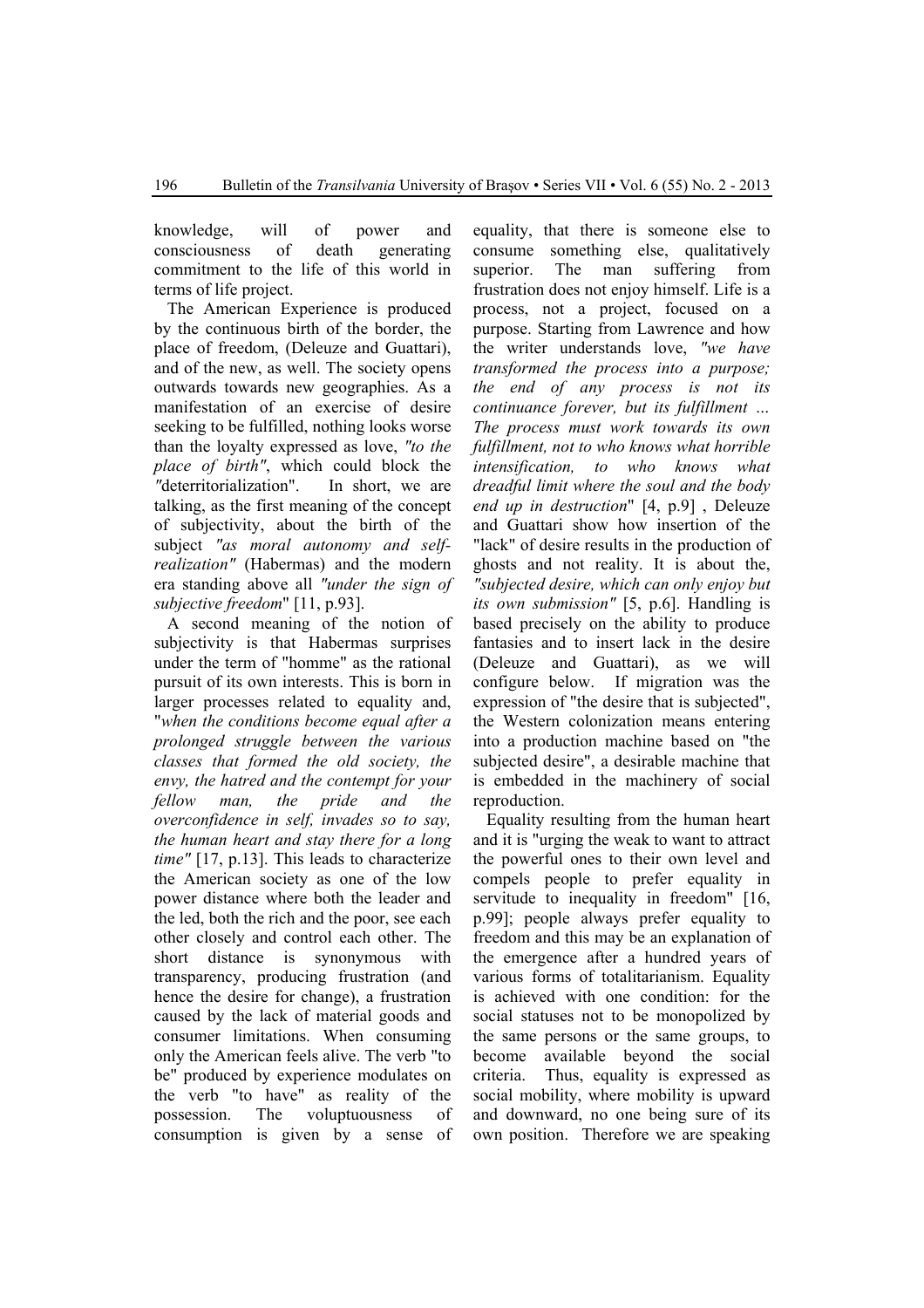of an "opening" within society. Openness to the outside, through colonization, openness inside through social mobility, both subject to time. If the "closure" is governed by the logic of space, openings are governed by the logic of Time. "Openness" contains the uncertainty related to the territorial kinetics and maintaining the social status.

The "deterritorialisation" produced by "openness" generates frailty of the social relations, of the contacts done and undone, frailty associated to insecurity. Since life appears as a series of opportunities for enrichment, the American will not conclude long-term contracts, in order to take advantage of every opportunity, which increases uncertainty. This is why the function of the rules to minimize uncertainty is prevented in its action just by the desire of enrichment and the people *"want to obtain the useful without taking care for what is right, to find the science far from beliefs, and well-being separated from virtue*" [16, p.52] situation that leads to simulation (in the world of "as if") and anomy, ("*in the moral world, everything seems suspicious and insecure"*), to offset the distinction between good and evil and, consequently, to the continuous generation of deviance, i.e. the emergence of a surplus of insecurity.

The utilitarian associated to pragmatism leads to the belief that *"there is no country where the law can cover all law and where institutions can replace the reason and the morals"* [16, p.176]. The utilitarianism produces not only a subject, but also a spirit, the society becoming society precisely because the participants have the same spirit, live in the same type of representation. This explains the American efficiency, a dynamic society, where transaction costs are low, because *" to exist, a society and, moreover, for such society to prosper, all spirits of the citizens should always be collected and merged* 

*because of some main ideas"* [17, p.14]. Thus, the other's behavior becomes predictable, which increases the freedom space and produces the belief in a moral authority derived from a universal reason, which facilitates the trade and facilitates the negotiation. The same impulse that generates anomia and simulation has the power to keep these phenomena into certain limits. On the other hand, to the deterioration of social relations because of the ongoing deterritorialization corresponds the need for social contact in a society where physical distances between people are relatively large. As such, the acceptance of the "alien" is easily done, him not being associated with the "abnormal" as a form of "stigma", hence the consequences: religious pluralism and ethnic pluralism.

The legal mechanism that triggers the desire for equality and applies it is the law of succession. The Succession Act *"divide, share, disperse the assets and the power"*  says Tocqueville, it *"destroys the intimate connection between the family spirit and keeping the land"* [16, p.94] favoring relocation. The Succession Act puts individuals in close positions and forces them to turn to their own resources, to the personal qualities to achieve social success that translates to enrichment. The desire for enrichment gives rise to energies and motivations, it being associated to the fear of losing wealth, the two experiences being socially segmented. Or in the words of the French thinker *"the desire to achieve welfare appears in the imagination of the poor and the fear of losing it in the imagination of the rich"* [16, p.142]. We reach to, *"to an unlimited field of immanence instead of an infinite transcendence"* it occurs, *"a contiguity of desire, which makes everything that is going on to always be in the office next door"* and there is nothing *"that cannot be judged in desire"* justice being only the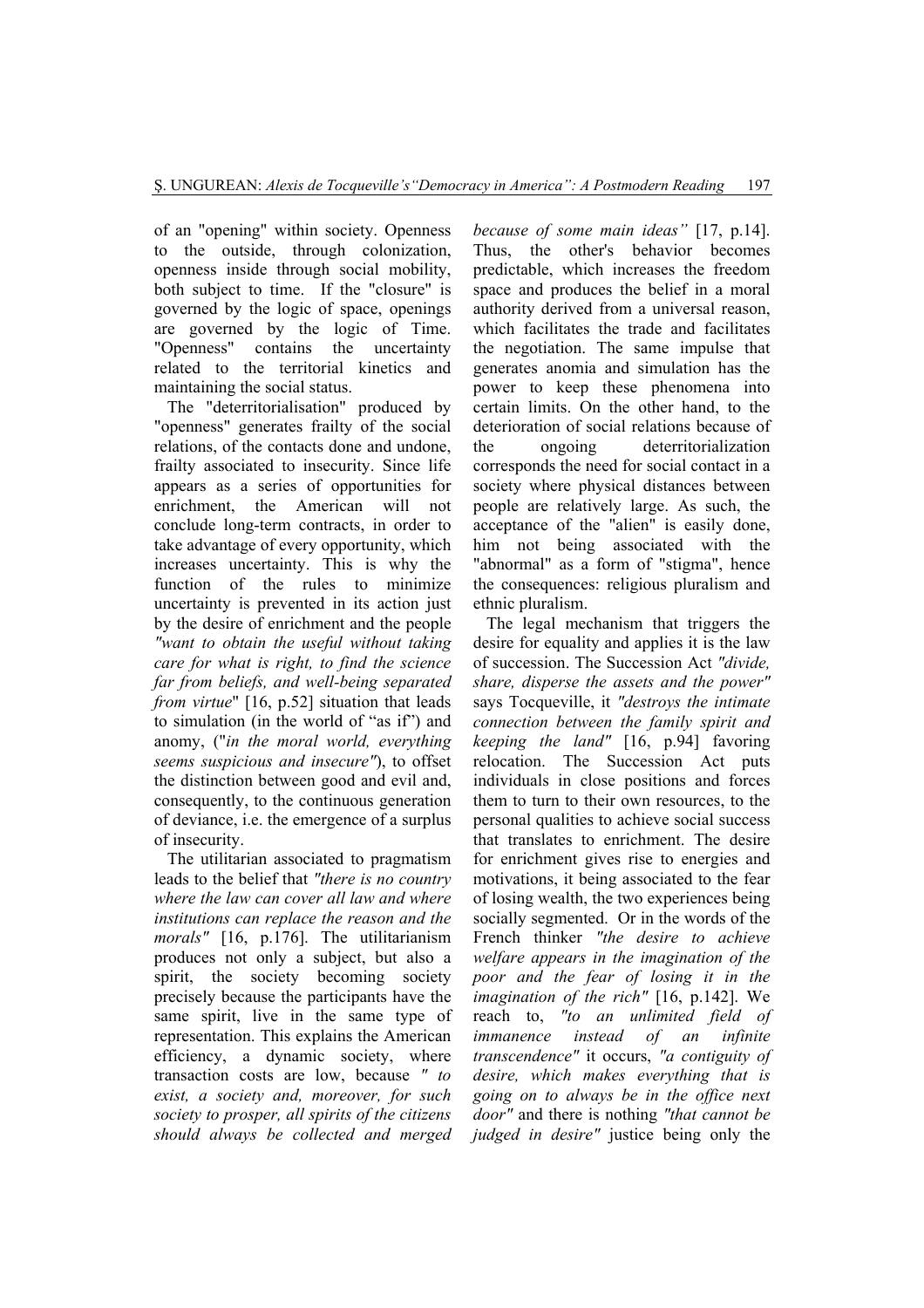*"immanent process of desire"* [5, p.89] (Deleuze and Guattari).

Social mobility triggers the motivation desire system and thus the social kinetics relies on the man - desire. As desires are material, we enter a vicious circle, that of self- reproduction: *"the desire of wealth became a restless and fierce passion that increases as it is met"* [16, p.362]. Dying and having not access to a lot of other goods *"Fills him with anxiety, fears and regrets and maintains an eternally restless soul which makes him constantly change plans and places"* [17, p.142]. Weber explains us why this happens: because civilized human life is integrated in "progress" in infinity, and *"such a life, according to its immanent sense, should not have an end. Because, for those who live in the progress, there is always another breakthrough on the horizon; no man who dies reaches the peak found at infinity"* [18, p.51]. The verb "to have" changes its content: from the reality of possession to possibility, "essentialization" does not occur in relation with the present, but is given by "the new" that comes from the future, the awareness of death is replaced with perpetual life consciousness and the transcendental idea is substituted by the idea of immanence.

The medieval man is living in the fear of death, and the American lives the regret of time that passes. Instability (described as, *"the midst of these perpetual fluctuations of fate"*) makes present to extend and it *"hides the future that disappears, and people only want to think of tomorrow "* [17, p.165] thus canceling just an essential feature of rationality, namely anticipation of what might happen. If people no longer have *"a taste for the future"*, governments are required to restore this taste. This can only be achieved if citizens are taught in practice, without being told this, that *"wealth and power are the reward of labor; that great successes are at the end* 

*of old and long desires and nothing lasting can be achieved except for what is obtained difficulty"* [17, p.166]. The transfer of praxis from public policy to the private sphere means a rationalization aimed at the future by delaying satisfaction. Streamlining and delaying satisfaction go up to where the natural ardor between the sexes *"can be always triggered or appeased by the social status of political institutions"* [17, p.122]. "The world of system" is not just an expression of "life-world", it can, in turn, shape the "life-world" through technologies that will operate "a social orthopedics" as defined by Foucault.

If people get the idea of colonizing the future, they will inevitably reach religious consciousness, namely the much sought after idea of transcendence: *"I have no doubt that, getting citizens used to think about the future in this world, they will gradually get closer and without realizing religious beliefs"* [17, p.166]. Through practical activities, project and provision focused, we get the idea of the sacred and sacredness, to "re- captivation" paraphrase of the Weberian concept. Re- captivation will decrease anxiety, fear, uncertainty, and thus the human creative potential is fulfilled, as *"the human spirit has done very important things during the centuries of faith not because of religion, but because of freedom and tranquility it offered"* [17, p.15]. In addition, the meaning of religion would convince people *"to get rich by honest means only"* thus saving the moral foundations of social order, reducing anxiety. As America is the land of religious pluralism, the absence of monopoly hinders the entry of the religious institution into the logic of kinetics and makes the morals to be cleaner, for any monopoly is generating corruption.

The future may be present in human life and as a phenomenon that we call today "unanticipated effects", the unexpected of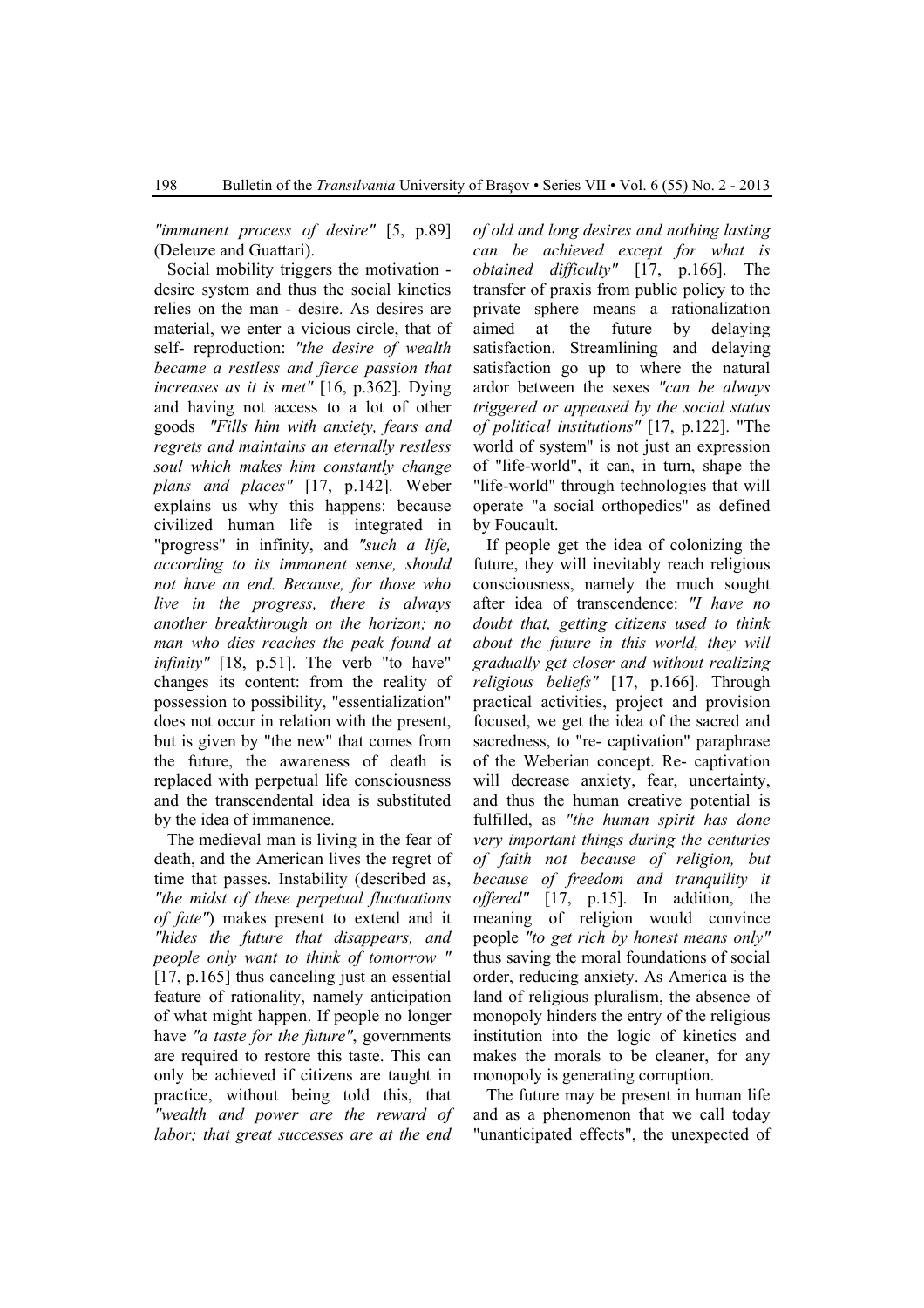"public good" that occurs as a result of minor decisions that are animated by the "interest well understood". What in our space appears as a saying "when you do well, you do it to yourself", saying that belongs to a consciousness that believes in a divine reward, the concept of "interest well understood" allows Americans to fight "individualism" and to develop a secular trust *"as the wise love they have for themselves makes them help each other relentlessly and makes them to sacrifice without difficulty some of their time and their wealth for the state"* [17, p.135]. The very same utilitarian spirit that produces social de-moralization and regenerates it. Breaking codes is followed by the establishment of other codes. The "well understood interest" expresses something else, that the minor and marginal fact shows its power against the majority and the central fact, foreshadowing Deleuze's and Guattari's idea: *"great and revolutionary is only the minor".*

There is another way to conceive the future. There are cultures in which people set an ultimate goal of life after life and deal with the other world, making this by abstinence from *"a lot of small fleeting desires"*. These people, says Tocqueville *"came across the great secret of succeeding in this world"* [17, p.164]. In other words, thinking about the future, but currently making something lasting and worthwhile, people leave a *"gift"* to posterity, form of intergenerational solidarity. Hence the metaphysical question which bothers the thinker: how could people find the great secret of succeeding without getting to be enslaved by a consciousness of immortality?

The relationship between work as practice and future, have the root in Protestant thinking and it comes from the interpretation of Luther of the statement of Paul the Apostle that *"each stays into the belief it was called".* (1, Corinthians; 7,17)

and where the concept of call ( in Greek *klēsis*) is translated into German by the term "Beruf", which means whilst vocation and profession, and "*just by using this Lutheran version a term that originally meant only the vocation that God or messiah addresses to a man, actually gets the modern meaning of "profession""* states Agamben [1, p.25]. Or Tocqueville found that in America no one wishes to remain *"in the calling in which each was called"* and the desire to get rich quickly sends people away from the spirit of religion. The Protestant idea is put thus between brackets by the social kinetics. Quality requirements will derive from a secular mechanism (the market), which sets kinetics into motion, not from a religious one, but will enter the composition of everything that means reflexivity.

Who or what could stop this machine of desire that amplifies the social insecurity? The only chance would come from the woman, because it is only through her that religion can stop the desire for enrichment, for the religion *"possesses the woman's soul and the woman determines morals"* [16, p.372]. Just because she determines morals, the woman becomes the subject of political interest, claims Tocqueville. The woman, by its mere presence, would become an inhibitory form of the kinetic movement oriented towards material values. She enters in the relationship with the sacred, the man, the profane. Tocqueville appreciates that Americans *"do not think that men and women have the duty and the right to do the same things"* and are intrigued by the fact that in Europe there is the claim *"to make man and woman beings not only equal, but similar*". Gender similarity is produced by forcing women to be consistently rational, a strategy arising from the need to control it. Americans believe that there are fewer chances *"to restrain the tyrannical*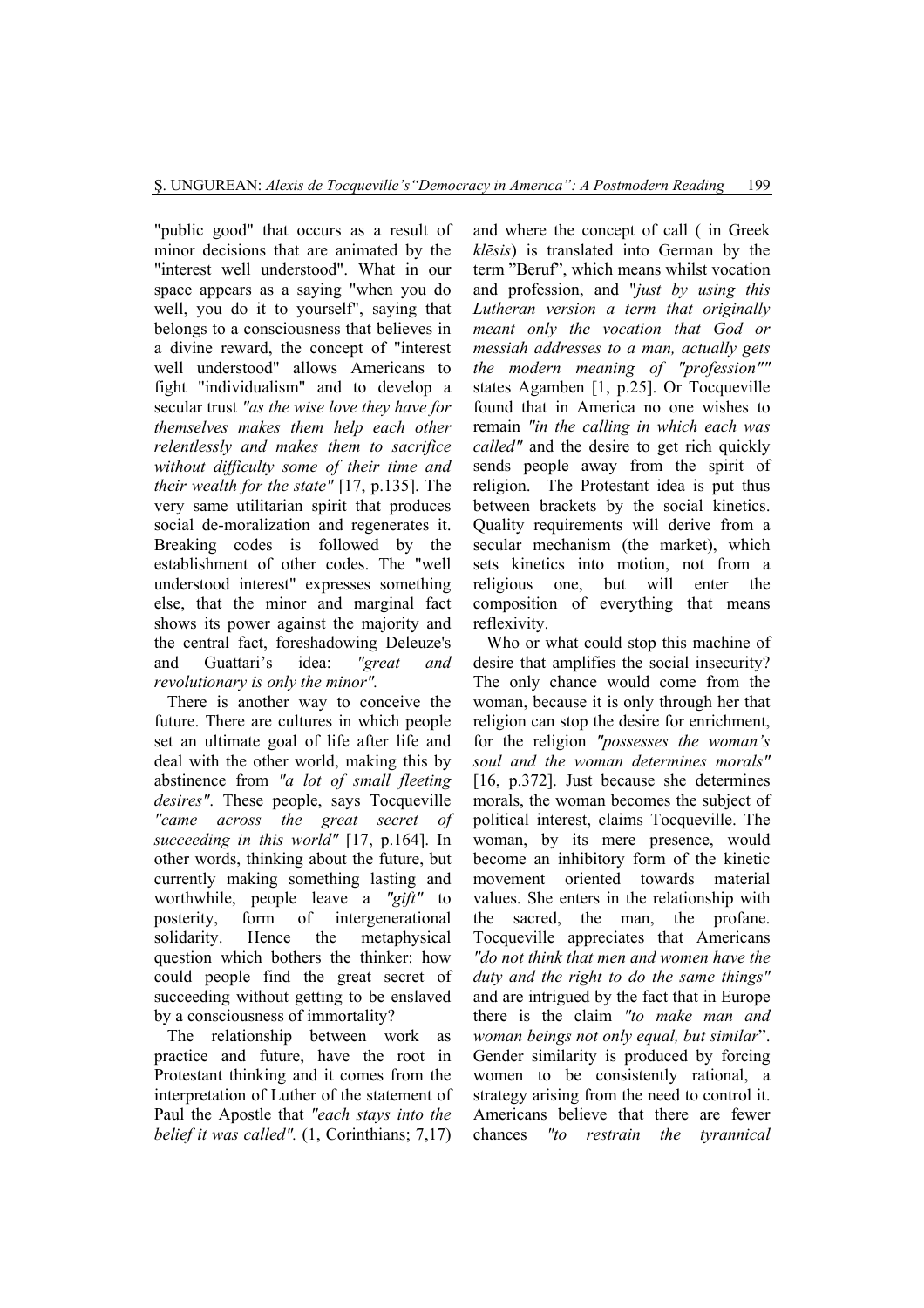*passions of the human heart of the woman and that it was safer to teach her the art to fight them alone"* [17, p.216], by arming her reason, transforming the conflict with other inner conflict. The text is suitable for both interpretation. Is the woman going to realize that if she does not play the dominant book, of rationale imposed by the man in the social logic, she will lose? From here arises the first interpretation, of Weberian type: "To what part of the self, the woman must give up to be rational? ". The second Foucault interpretation raises the question: *"what we need to know from this self to accept giving up?"* [9, p.113]. This knowledge is associated with a learning technology, as the American seeks to make the woman, *"to have more confidence in her own powers"* [17, p.216]. Thus redefined, the woman becomes man's partner and she holds the right to govern its own domain, that of small truths, of the everyday life. The great truth of the male "space" corresponds to a lot of small truths of the feminine "place". The minor truth, of the "place" has the power to influence the great truth, of men's space, through the reverse transfer, from private to public, and while *"the European is trying to escape domestic troubles agitating the society,"* the American becomes the beneficiary of "taming the woman"*, pulling out from his home the love of order that he extends over the state affairs"* [16, p.372].

The seal religion on the whole society is "ripped out" in the American world, and this is not without consequences. Where religion is strong, it prevents the American *"to ideate everything and forbids him to dare everything"* [16, p.373]. The religious fact interferes in the consciousness of every American when making a decision. The absence of authority in general and of religion in particular scares people and therefore, Tocqueville asserts, *"a man could ever bear a total religious independence and a full political freedom.* 

*And I have every reason to believe that if he does not have faith, it must serve, and if he is free, it must have faith*" [17, p.28]. The absence of religion produces disinhibition in the individual and anomie socially, a state that can get unbearable. Recent historical experience have shown that where religion was put between brackets by this reality that is war, in the context in which the war led to the collapse of political systems, people have asked for authoritarian governance.

The settlers acquire the status of subjects thanks to the truth obtained through the events they experiences, the more that this truth is confirmed religiously: "*what we have seen, and what we have been told by our parents must be brought to the attention of our children so that future generations learn to praise the Lord (Psalm LXXVIII, 3, 4) for the kin of his servant Abraham, and the sons of Jacob, keep forever the memory of the wonderful works he has done ( Ps.CV., 5, 6)*" [16, p.76] considers Nathaniel Morton, the historian of the first years of existence of New England. Two meanings can be drawn from here. The first meaning is related to the overlap of the sacred over the everyday life profane. The second meaning concerns an issue that Derrida calls it "*noncontemporaneity of the living present with the self"* in double responsibility, to parents and to the unborn, from the future. The quotation shows that the settlers do not impose their descendants no obligation to bring alive their failures, that they decided to bring the dream out of the history, rejecting the idea of the same Walter Benjamin, reproduced by Habermas, according to which *"the present generation is accountant not only for the fate of future generations, but for the fate, innocently suffered, by past generations"* [11, p.31] -, requiring them to become only recorders of these dreams and not the architects that will materialize it. The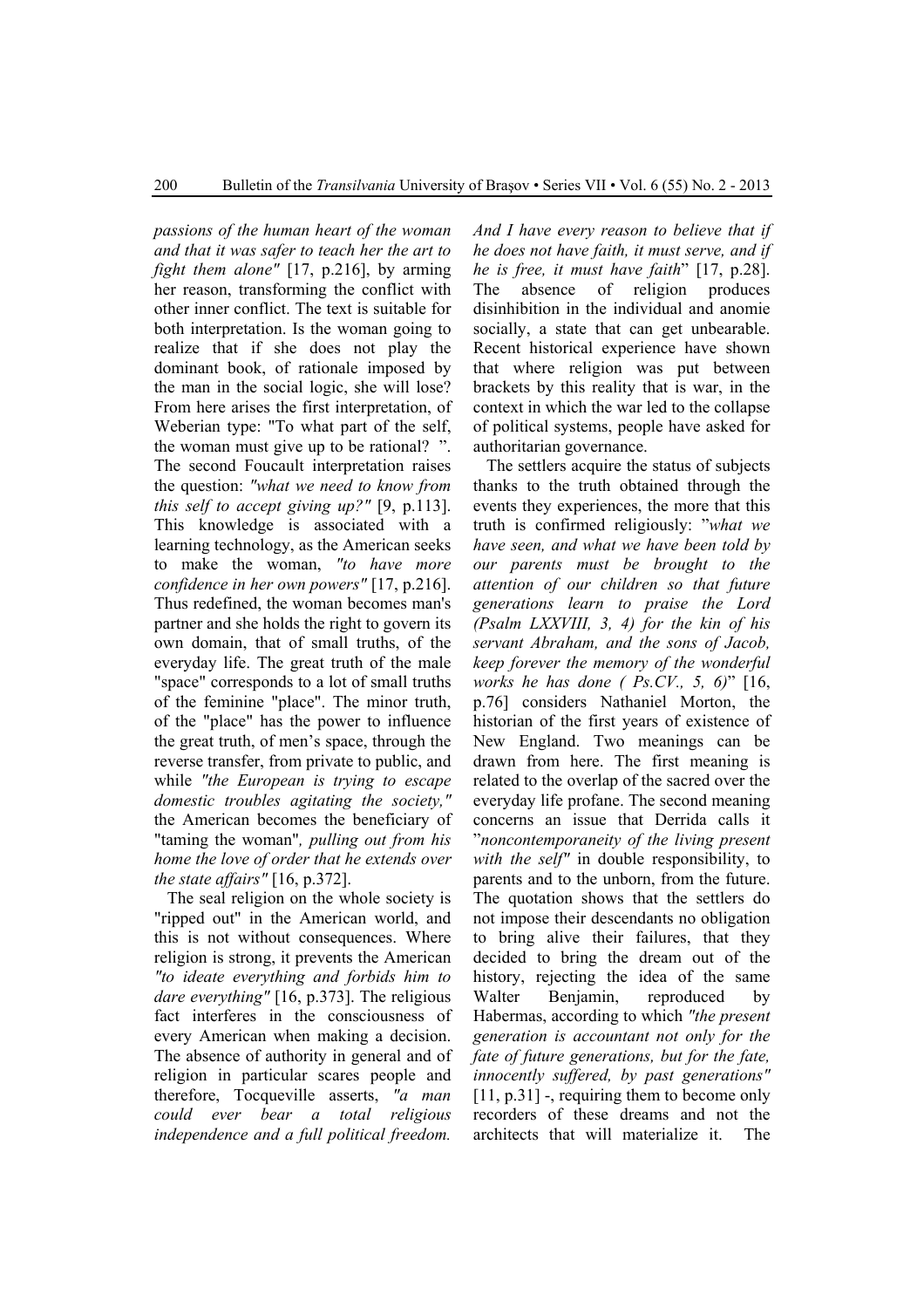political conservatism has its first root in this independence of the dream of each generation, as the patriotism is related to each generation existence and not to a being of the people, out of any exercise.

To understand the significance of the experience as simultaneous production of truth we will take a brief Heidegger step. The American pragmatism is closely linked to the event, i.e. by experiencing the world. To Heidegger the truth is the opposite of concealing; it is the exit from hiding. Experiencing the world means removing it from concealment, gaining truth. It also means freedom because *"freedom was first defined as freedom for what is manifest in an open. Freedom for what is manifest in an open, every time leaves the being to be the being as it is. Now, freedom is revealed to be leaving the being to be"* [12, p.145]. Emigration and colonization of the West is a way out of concealment and the possibility of the being to be allowed to express itself.

The machine of desire does not include only material values, but the desire for power as well. But where is the power? "*The administrative power of the United States in its composition has no central or hierarchical trait, and therefore it is not visible. The power is there, but do not know where to find its representative*" claims Tocqueville [16, p.119]. This anonymous distribution of power throughout society confirms Foucault's perspective of power in modernity, namely that it is about *"accepting that power is exercised rather than possessed"* [7, p.61]. And then, this power has a close relationship to knowledge, and this is linked to the emergence in the Middle Ages of a professional group, that of lawyers, whose role was to legitimize the power. Confirmation of the birth of the dyad power - knowledge is recorded by Tocqueville's remark: *"the spirit then becomes a critical success factor, science* 

*is a tool of government, intelligence, a social force"* [16, p.42]. This relationship between power, law and truth that was looming in the middle ages, shall put its mark on modernity. Or as Foucault says: *"we are compelled to produce the truth just by the power requiring this truth and that needs it in order to function"* [10, p.34].

The desire for power occurs due to generalization of "equality", as Tocqueville states: *"it is impossible not to understand that equality will end up into penetrating the world of politics, as it did in other areas"*. We speak in this case by the status of "citoyen" of subjectivity, according to Habermas 's phrase, which is manifested by the fact that *"I have not met in America a simple man who does not stunningly ease discern the obligations arising from the laws of Congress and those having the origin in the laws of the State."* [16, p.224]. The condition of citizenship is closely linked to the way government is conducted, it is about the balance that should exist between the vote and the requirement of competence required by the vote. The equality of conditions, that allows Americans to have about the same knowledge and administrative decentralization, which allows the exercise of decision in the commune, facilitates a permanent connection between knowledge and power, as life practice.

Finally, the kinetics is manifested in the form of balance of power among nations, through war. The international law theory argues that modern states are the product of war. The idea appears at Tocqueville as well, for which, during the war the *"people acts as one individual against foreign nations: it fights for its very existence"* [16, p.229]. The war *"almost always increases thinking of a people and raises its heart"* and there are cases when *"we must deem certain incurable diseases that can attack democratic societies to be*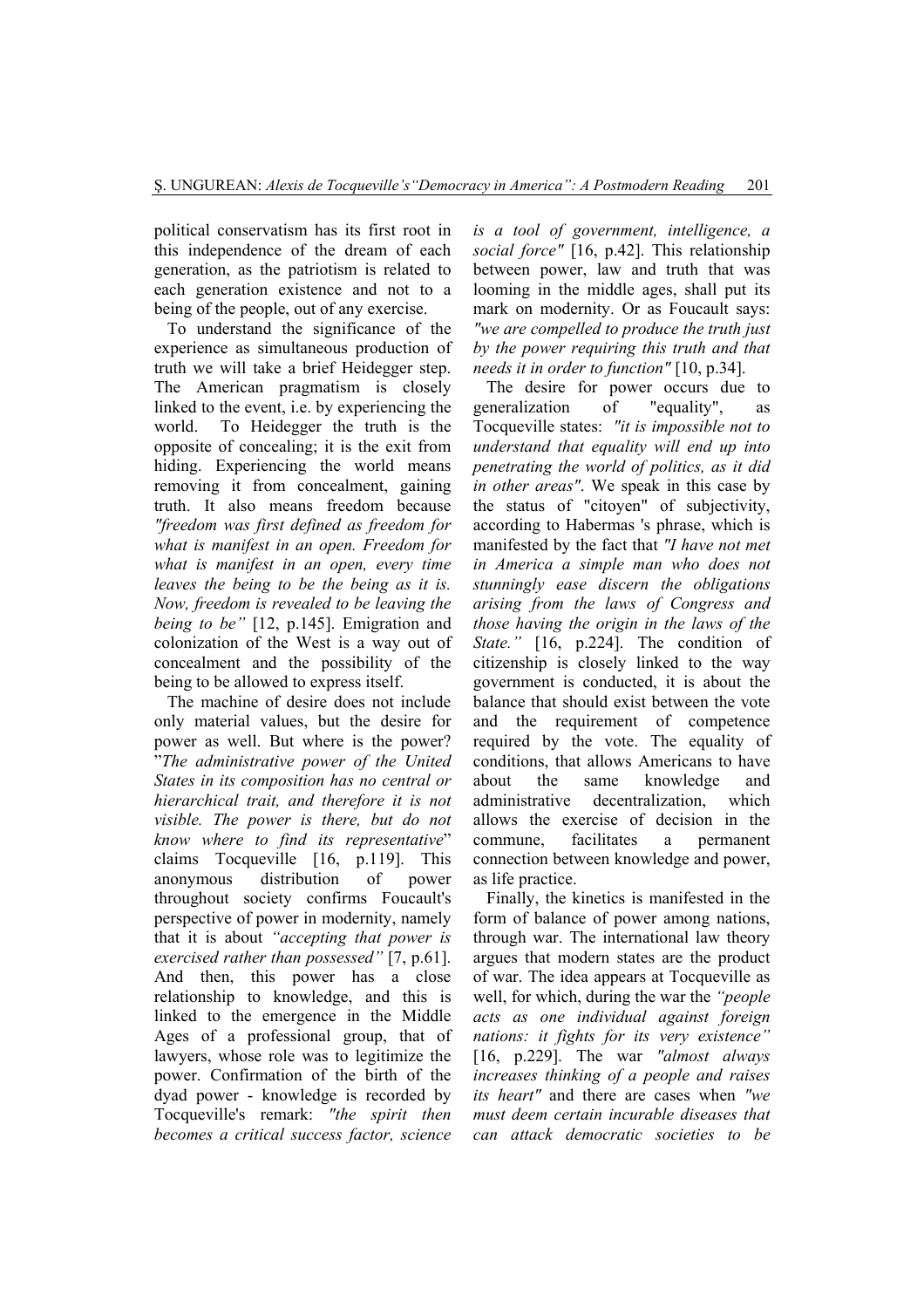*necessary"* [17, p.291]. The war dysfunction chapter covers the fact that it requires increasing government forces, it imposes nations the alternative *"by which the defeat leaves them prey to destruction and triumph to despotism"* for the war, *"if does not immediately lead to despotism by violence, it slowly leads to despotism by habituation"* [16, p.18]. Producing a social selection, in which people who have a certain predisposition, *"violent and adventurous"* take precedence in relation to those *"moderate and honest"*, the war destroys freedom. War is the natural consequence of the fact that *"society seems to live from one day to the next, like an army in campaign"* [16, p.330], i.e. by stimulating permanent mobilization. On the same ground Foucault would say that politics is the war carried out by other means.

Subjectivity as self-realization in the private space, following its own interests, as public action, all three types of subjectivities define the liberal condition of the American society, liberalism in America representing, says Foucault, *"a way of being and thinking"* and *"not an economic and political option of the governance or the government environment"* [10, p.190].

Tocqueville identifies in the French Revolution two opposite movements, one favourable to freedom, the other one favourable to despotism, bureaucratization of society, (*"despotism within the administrative"*), and replacing hatred and democratic envy with the general indifference based on the officials who are the *"toy of the sovereign and its masters, something more than kings and less than men".* Weber will call these officials "professional politicians" who will be the instrument holding the monopoly "power knowledge", generator of a new type of control *"in the form of justice and law"*. These movements have two opposing

tendencies, in balance: *"one leads the spirit of every human towards new ideas and the other one can easily stop him thinking"* [17, p.17]. The first expresses the primacy of the subject's reason: *"to look alone and only within yourself the reason of things"*. And if the American gets detached from the spirit of family, tradition and class consciousness and even *"the prejudices of the nation"*, he ends up not seeing where authority could exist and which are its limits. The absence of authority in knowledge produces anxiety because *"a vacuum and unlimited space"* opens before people. In this context *"we can see that confidence in the general opinion becomes a religion whose prophet will be most of the individuals"* [17, p.17], and the result will be no autonomy of thinking. The nations will want despotism because *"it appears as a balm for all ills tested, it is the support of justice, a support for the oppressed ones and founder of the order"* [16, p.312]. If malfunctions and disorder occur in society, and the sense of injustice is accompanied by the sense of lack of horizon, it may appear a collective ambiguous subject - the general view behind which we hide all, and an abstract, non-rational phenomenon, which is the trust and another phenomenon, that of an expectation of "balm" type, driven by a deep anxiety; well, then the despotism of a new type, of democratic essence can become into being. Question: not the same claims Reich (quoted by Deleuze and Guattari) that: *"the masses were not duped, they wanted fascism at a certain time, under certain circumstances and this is what needs to be explained, precisely this perversion of gregarious desire"*? [4, p.40].

The democratic despotism - "*when I feel the arm of the power pressed on my forehead, I do not care who oppresses me nor am I willing to put the yoke over my neck just because it is offered by a million*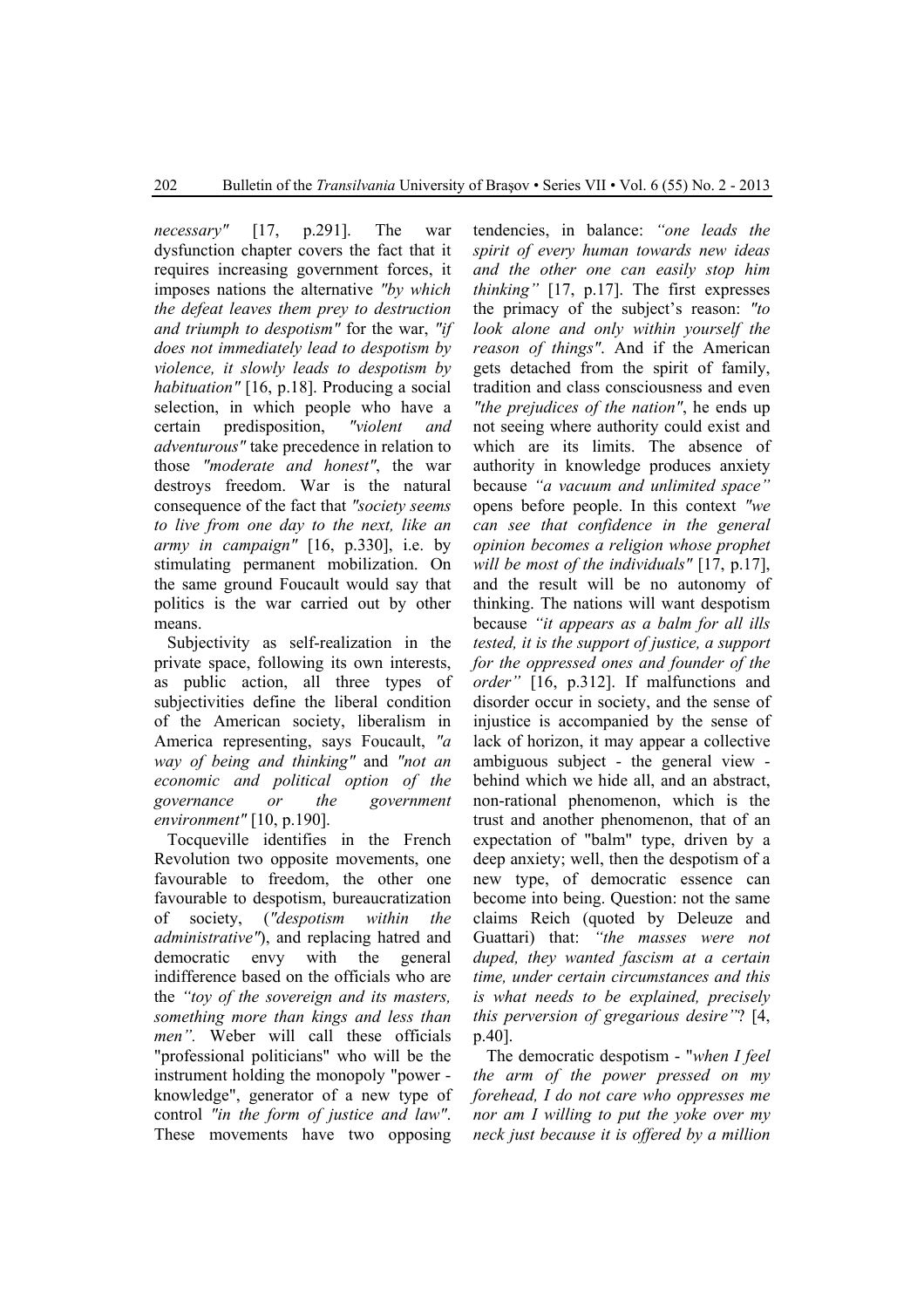*hands "* [17, p.18] - no longer approaches the body, as the feudal despotism, but the soul. The new kind of master no longer says: "think like me or die", it says*: you are free not to think as I do, I will not attempt to your life, to your assets, but as of this day you are a stranger to us "* [16, p.330]*,* you have your life*, but it will be worse than death "*. Nobody will raise when the indifference, daughter of "despotism, will dominate public spirit. Tocqueville will recognize the fact that Foucault will later theorize her, namely the change produced by the nineteenth century in the question of the life and death: *"the right of sovereignty is therefore the right to determine death or life. Follows then the other tight that comes to engender: the right to make people live and to let die*" [10, p.190].

# **3. Meanings**

Modernity means kinetics. Modernity means a certain political construct. Modernity means sacrificing, uncharming and sacrificing the transcendence in favor of the immanent. Modernity means contradictory social logics that lead to the idea of discontinuity in history and to the idea of unpredictable. Modernity records a specific profile of the subject: "*each man, taken as an individual becomes more akin to the others, weaker and more insignificant*" [17, p.37]. Before this "weaknesses" of the man, as an attribute of personality, Nietzsche will be revolted over years.

"Democracy in America" contains an implicit lesson: timeliness obsession. In the desire to understand a country born through emigration, Tocqueville proceeded to "make land" by projecting the model of the researcher who theorizes starting from the real point, inaugurating thus the new knowledge in the social sciences, namely, "*to make visible precisely what is visible*"*.* "Democracy in America" can be read as

Raymond Aron sees it, as a *"simultaneously historical and eternal"*  writing*. Historical as the thinker presents it himself as related to the obvious fact of the modern societies' democratization. Eternal as he sends us to the antinomy or reconciliation between equality and freedom. The societies whose ultimate ideal is equality can be free?"* [2, p.629]. But it can be read as a book of truth, in Deleuze's expression as *"production of existence"* [3, p.119], i.e. about living and the human condition in the kinetic mechanism.

## **References**

- 1. Agamben, G.: *Timpul care rămâne Un comentariu al Epistolei către Romani (The Time that Remains: A Commentary on the Letter to the Romans).* Cluj-Napoca. TACT, 2009.
- 2. Aron, R.: *Les étapes de la pensée sociologique (Main Currents in Sociological Thought)*. Paris. Gallimard, 1967.
- 3. Deleuze, G.: *Tratative (Negotiations)*, Cluj. Idea Design & Print, 2005.
- 4. Deleuze, G., Guattari, F.: *Capitalism şi schizofrenie (I): AntiOedip [(Anti-Oedipus: Capitalism and Schizophrenia (I)]*. Bucureşti. Paralela 45, 2008.
- 5. Deleuze, G., Guattari, F.: *Kafka. Pentru o literatură minoră (Kafka: Toward a Minor Literature)*. Bucureşti. ART, 2007.
- 6. Delumeau, J.: *Frica în Occident (secolele XIV-XVIII).O cetate asediată (Fear in the West (the 14th-18th Centuries): A Besieged Fortress).* Bucureşti. Meridiane, 1986.
- 7. Foucault, M.: *A supraveghea şi a pedepsi - naşterea închisorii (Discipline and Punish: The Birth of the Prison)*. Bucureşti. Humanitas, 1997.